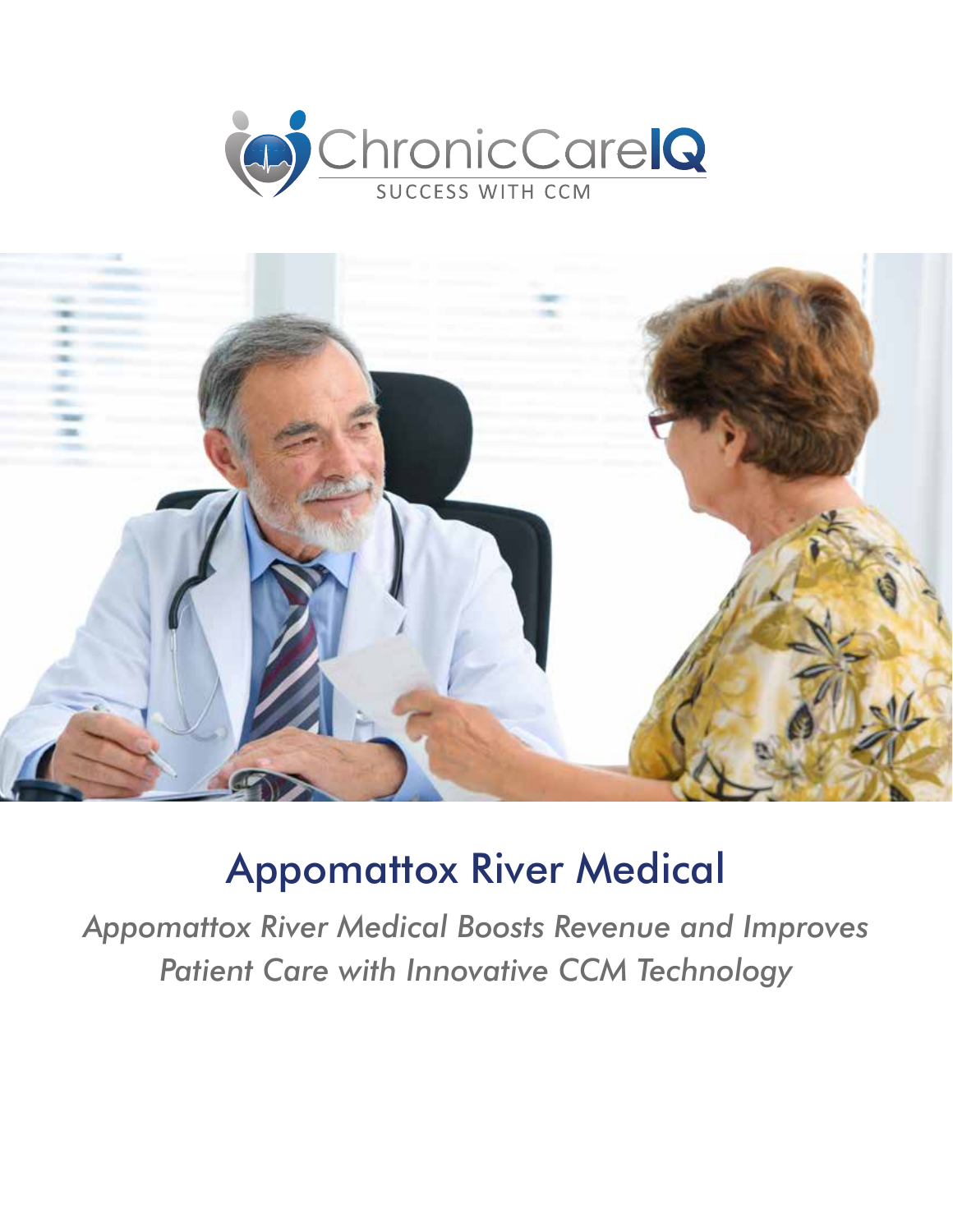Appomattox River Medical has two offices in southeastern Virginia and specializes in family practice, internal medicine, and pediatrics. Many of the practice's patients have multiple chronic health conditions.

Dr. James Bush, President of Appomattox River Medical, realizes the challenges of managing multiple chronic diseases – while they have the tools and training to effectively treat chronic illness, they have limited time and resources to manage them.

### **A LITTLE CODE WITH BIG POTENTIAL**

In recognition of this challenge, In January 2015, Medicare began paying for chronic care management (CCM) with the introduction of CPT code 99490. This code compensates for the non-face-to-face work clinical staff provide managing these at-risk patients. While the requirements are numerous, this new revenue can have a significant impact on a practice's bottom line.

With hundreds of Medicare patients needing CCM, Dr. Bush saw this as a way to focus on the needs of these patients and get compensated for that care. However, there was often not enough time or staff to perform the service and track the minutiae required for the \$42.60 per patient per month reimbursement. "We really were looking for something that would make it easier for us to do this," says Dr. Bush.

By the time 2017 rolled around, CMS expanded its CPT family of CCM services to include two Complex Chronic Management codes: 99487 and 99489. With reimbursement rates of up to \$114 per patient per month, these services reflect more clinical staff time and the greater complexity of medical decision making and care planning.

## **THE NEED FOR AN EASY-TO-USE TECHNOLOGY**

It was around this time Dr. Bush learned about

ChronicCareIQ. Still looking for an easy-to-use CCM solution to reduce administrative demands and improve patient care, ChronicCareIQ was a no-brainer. "We had a number of patients we were already tracking, and the system would provide a huge benefit to them, and quite honestly, financially, it would be a foolish thing not to do because we were doing the work anyway," points out Dr. Bush.



*"We really were looking for something that would make it easier for us to do this," says Dr. Bush.*

ChronicCareIQ is a chronic care management solution that automates and facilitates the provision of CCM services and reimbursement. As a turnkey system, the platform is simple to implement, customizable, userfriendly, and results in rapid ROI.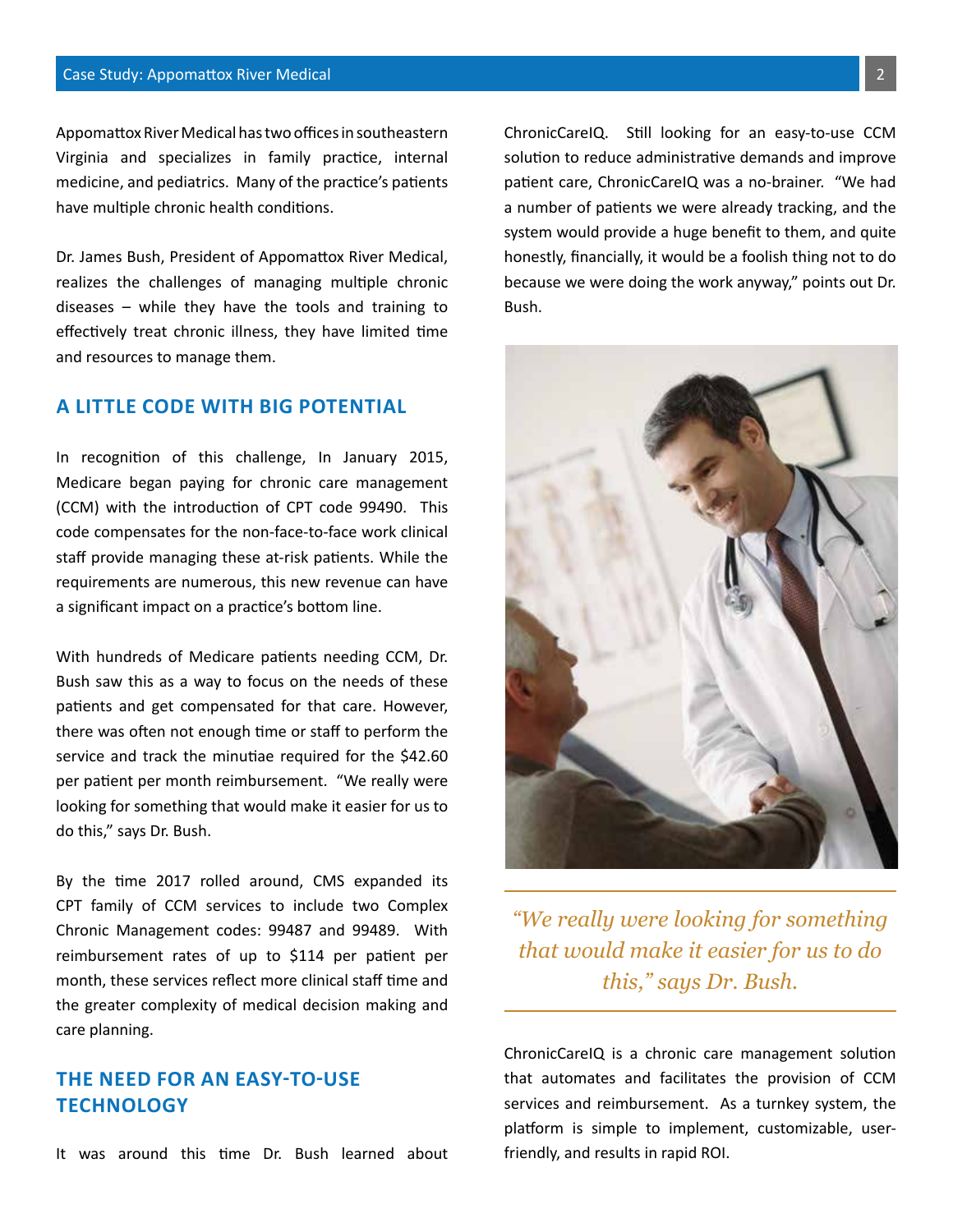

Patients can easily participate through an app, email, text, computer or whatever they're comfortable with. The data it collects is displayed on a color-coded dashboard that helps staff identify poorly trending patients or those that have crossed clinical thresholds. It simultaneously keeps robust audit and compliance logs and produces a monthly billing report of services to be submitted to CMS for reimbursement.

To implement the system with patients, Appomattox River Medical uses a very simple and effective strategy. As eligible patients check in at the office, a staff member has them download the app and shows them how it works.

The whole team bought into the technology because it was simple, they could see how it affected the lives of the patients they serve, and it made their job much simpler. "It only takes a minute, not a big deal. It is so simple to use," says Dr. Bush.

#### **IMPRESSIVE RESULTS**

Appomattox River Medical transferred their first three patients to the ChronicCareIQ platform in March 2017. By April, they had 483 patients signed up. Overall, the effect of automating with ChronicCareIQ has enabled them to:

- Double patient enrollment in CCM without adding staff
- Continuously add 50 patients per month to the program without adding staff (over 750 at time of publication)
- Vastly improve reimbursements with billable rates exceeding 85% of enrolled patients
- Have greater security and peace of mind with robust documentation and audit logs

While the financial benefits are impressive, it's the better care the practice has been able to provide that is truly meaningful.

*"We've had the opportunity to take better care of patients, not only provide better access to our practice, but manage their chronic conditions through the app. Without ChronicCareIQ, we would not have been able to do this easily, if at all," says Dr. Bush.* 

The patients are experiencing better access to and are more engaged with their care. Even some of the most elderly patients are sending in data every week, which is especially important when it's difficult for them to get to the office on a regular basis. Many patients have expressed peace of mind knowing when they enter data, such as their blood pressure or blood glucose reading, someone in the office will see it and follow-up if there's a problem.

Overall, Dr. Bush concludes: "We've been very, very pleased with the software. It certainly is a lot easier than trying to do things manually…and our patients love it!"